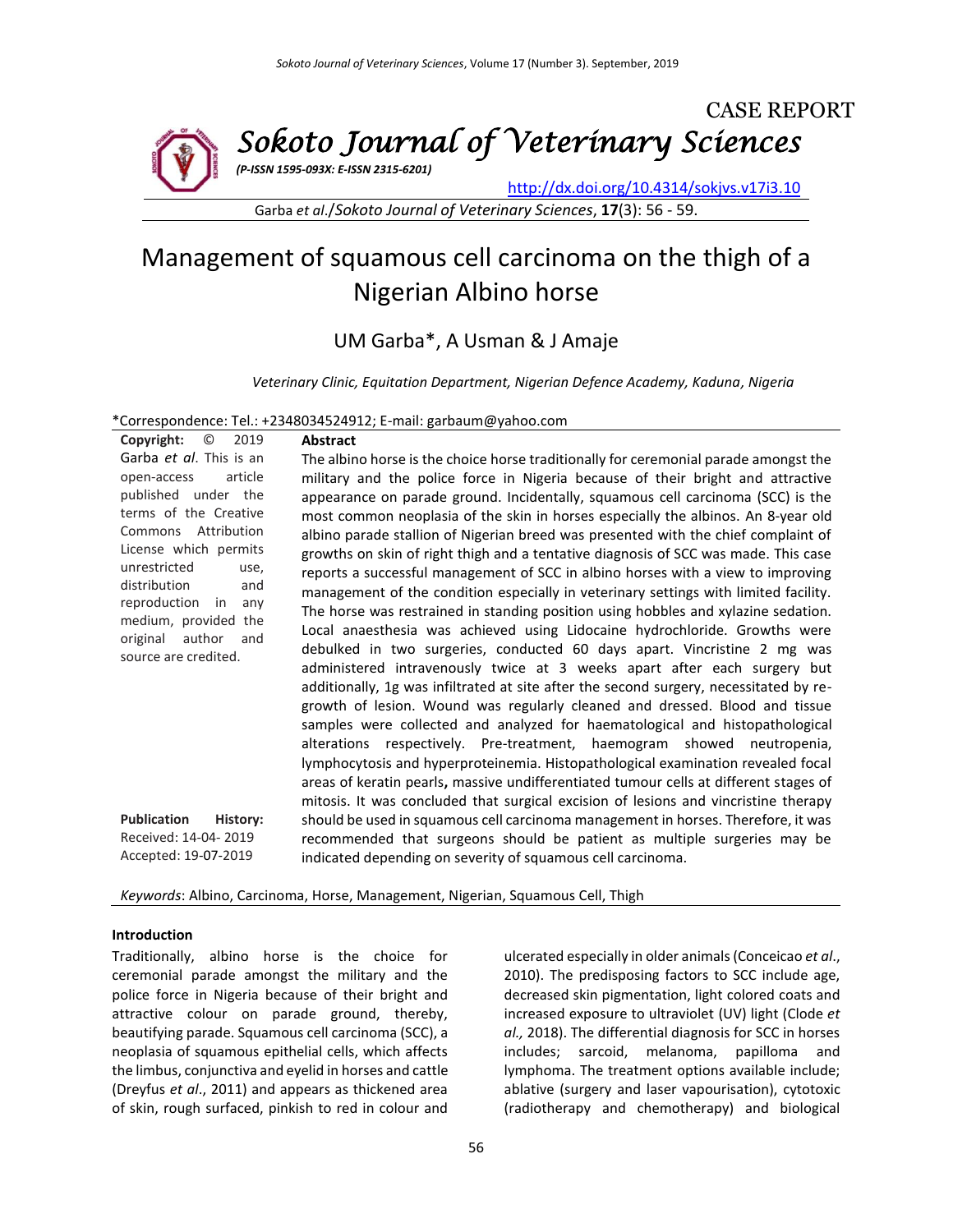(immunotherapy) methods. The prevention and control measures advised in practice include; avoidance of chronic exposure to UV light especially in tropical areas when animal is at rest, regular examination of aged and albino horses for early detection of SCC lesion (Barbara, 2008). The authors' experience showed that use of creams considered not harsh on skin such as petroleum jelly (Vasline Blueseal® , Unilever, Nigeria) for treatment of facial burns in albino horses after every prolonged exposure to sunlight as in military parade rehearsals, helps in reducing effect of UV light on light-skinned areas of the horse's body. Success of treatment depends upon the anatomical location of lesion, spread and early detection of tumour (Clode *et al.,* 2018). The essence of reporting this case is to bring to the knowledge of practitioners and horse owners, the health challenge posed by SCC in horses in Nigeria so that appropriate treatment measures can be instituted to save the lives of the vulnerable horses especially the albinos.

#### **Case Management**

#### *Case history*

An albino stallion of Nigerian indigenous (*Arewa*) breed used for military ceremonial parade was presented to the Veterinary Clinic, Nigerian Defence Academy, Kaduna with the chief complaint of two growths observed on the posterior aspect of the right thigh. The horse weighed 311.5kg on digital scale (Model: PS3000, Breaknell, China). The age was estimated to be 8 years based on absence of well defined (worn out) dental star on the lower (central, lateral and corner) incisors of the permanent set of teeth (Wayne & Melvin, 2000). The growths increased in size despite treatments and dressing using Oxytetracycline-gentian violet spray before presentation.

Clinical examination revealed growths of about 2.5 cm base-widths and 1.5cm length each. There was alopecia, rough contour of lesion, painful to touch and involved skin and subcutaneous tissue on palpation. The resting value of respiratory rate was 12 (normal=8-12) cyrcle/minute, pulse rate 33 (normal=24-40) beats/minute and rectal temperature of 38.3<sup>o</sup>C (normal=37.5-38.6<sup>o</sup>C) (Wood, 2013). Body condition score of the stallion was 6 (moderately fleshy) of the Nine Points Scale of KER (2011).

#### **Management**

The horse was in a herd of 53 horses housed in a stable with full capacity of 100. The stable blocks have sufficient drainage, terrazzo-floored loose boxes measuring 12x12ft and the ventilation vents and doors were fitted with fly-proof nets. Wood-shavings was used as bedding material and changed as soon as it got soiled. The stable was cleaned daily.

The routine feeding, comprised of bailed *Chloris sp* hay, water and salt lick provided *ad libitum*. Whole grains mixture in equal quantities of sorghum/millet totaling 1.1kg, wheat bran (0.75 kg)/ maize bran (1kg) mixture and concentrate feed supplement (groundnut cake, vitamins, fat and oil) of about 28.5g were served per animal per day in two divided rations for morning (10.00am) and evening (5.00pm). This feeding regimen was maintained during the period of nursing care.

Jugular vein blood (5ml) anticoagulated with Ethylene diamine tetra-acetic acid and excised growth preserved in 10% formaldehyde were used for haemogram analysis and histopathology respectively. Samples were analyzed in the Department of Veterinary Pathology, Faculty of Veterinary Medicine, Ahmadu Bello University, Zaria, Nigeria.

The horse was restrained using hobble applied to the right-side forelimb and hindlimb (affected side) with the animal held in standing position by a groom (assistant) familiar to the horse. About 1cm skin was shaved from base of the growth and around it. The area was swabbed with methylated spirit. The sedative used was Xylazine Hcl 2% (Xylased®, Biovets, Czech Republic) administered intravenously (IV). Local anaesthesia was achieved with lidocaineadrenaline 2%, using 5mL infiltrated around each of the growths. With the animal in standing position, elliptical incision was made around each of the growths. The skin and subcutaneous tissues, including discoloured portions, were removed. Single, simple interrupted stitch was applied to the lower, larger, surgical wound using Nylon size 1 to reduce wound size. This first surgery was followed up using Vincristine (Paucocristine® , Pauco Pharma Ltd, Nigeria) 2mg administered IV and repeated 3 weeks later. Re-growth of lesion was observed and by day 60 post-surgical, a second surgery was conducted (Plate IA,B,C). This was followed up again using Vincristine 2mg for IV injection and 1mg for local infiltration at site (total= 3mg) twice at 3 weeks apart. After each surgery, post-surgical care included daily wound cleaning with diluted chlorhexidine for the first 3 days and dressing with oxytetracycline spray (Oxypharma<sup>®</sup>, Chengshengtang Anim. Pharm. Co. Ltd, China), twice daily (morning and afternoon) when fly activity was high. Subsequently, wound cleaning was reduced to once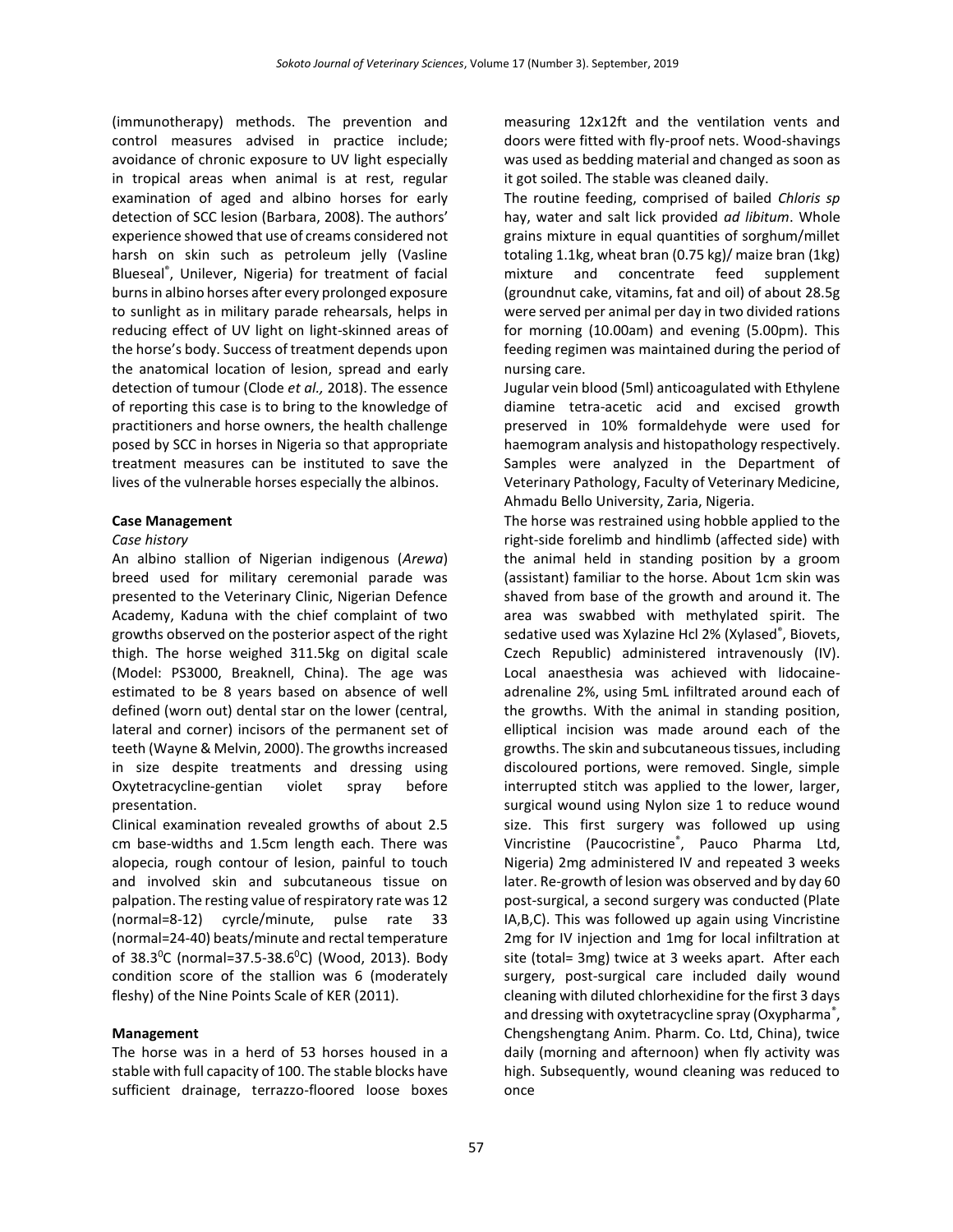

**Plate I**: Arrowed are; the lower (bigger) growth on posterior aspect of thigh (A), wound after first surgery (B), regrowth of lower thigh-lesion at 60 days after first surgery (C) and healed surgical sites at day 180 after second surgery/treatment (circled in D)

in 2 days until wound closure was achieved (plate ID).

#### **Results and Discussion**

The gross features of the lesion in this case study coupled with its location on the skin are in line with earlier description of squamous cell carcinomas (SCC) by Dreyfus *et al*. (2011). This strongly suggested our tentative diagnosis of SCC.

The haematological parameters observed presurgical/chemotherapy showed presence of neutropenia, lymphocytosis and hyperproteinemia in this case report. These suggest chronic disorder with elevated total protein that is predominantly due to immune complexes build up during host immune response to cancer cells proliferation (Sow *et al.,* 2014). However, after first surgical intervention, the horse showed normal blood picture but hyperproteinaemia persisted. Again, this finding suggests the incomplete cure of the SCC because of non-application of chemotherapy in the first

treatment regimen but showed reduced severity of the disease. This is supported by the accumulation of immune complexes as shown by persistence of hyperproteinaemia (Table 1). In the present case, the histopathological features observed were focal areas of keratin (keratin pearls), concentric aggregation of cornified squamous epithelial cells (horn pearl), massive undifferentiated tumour cells at different stages of mitosis (anisocytosis and anisokaryosis) and presence of inflammatory cells (Plate II). These are typical findings in metastatic tumour of squamous cells in horses as described for preputial sheath SCC case in mixed breed dog b[y Manesh](https://www.ncbi.nlm.nih.gov/pubmed/?term=Yaghoobi%20Yeganeh%20Manesh%20J%5BAuthor%5D&cauthor=true&cauthor_uid=24903567) *et al*. (2014). This, therefore, confirms the diagnosis of SCC. The first surgical excision of growth alone, conducted on the animal did not result in cure of the ailment and instead, re-growth of the lesion occurred. Conceicao *et al*. (2010) reported that SCC is treatable successfully using a combination of surgical excision of growth and chemotherapy. The re-growth of lesion



**Plate II**: Focal areas of keratin pearls surrounded by a concentric aggregation of cornified squamous epithelial cells, horn pearl (K)**.**  Undifferentiated tumour cells at different stages of mitosis and inflammatory cells(U). H-E Stain, X400

after first surgery in this case might largely be due to absence of chemotherapy. This point is buttressed by the fact that following a second surgery that is accompanied with a course of Vincristine treatment, the animal did not show re-growth of lesion and hence cured. Also delay in presentation time of any SCC case can also make success of treatment more difficult as earlier reported by Clode *et al.* (2018).

It was concluded that surgical excision of growth does not result in cure of SCC in albino horse. However, a combination of surgical excision of lesions and vincristine therapy administered by local infiltration and intravenous injection twice at 3 weeks apart only or more doses given at similar intervals, depending on severity of SCC is an effective cure regimen in management of SCC in albino horses.

It is recommended that in managing SCC, growth should be surgically removed and accompanied with chemotherapy. It was recommended that surgeons